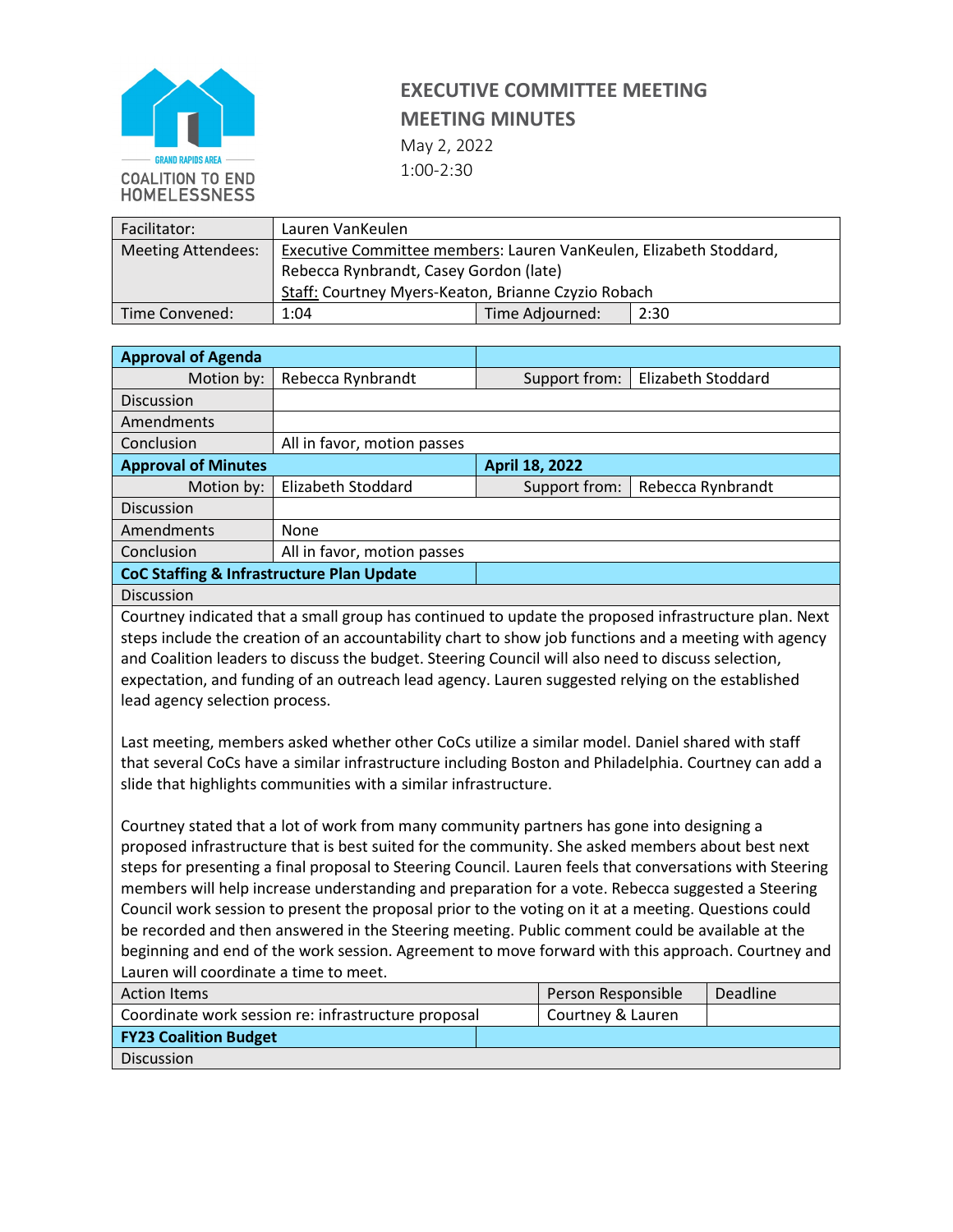

## **EXECUTIVE COMMITTEE MEETING MEETING MINUTES** May 2, 2022 1:00-2:30

Courtney shared the Coalition budget that was presented to the United Way (HWMUW) board. There have not been major changes and it is easily modifiable, if the Coalition wishes to make changes. She reviewed each of the revenue line items. Highlights:

- Kent County CUNP is still technically combined with funding for the Essential Needs Task Force (ENTF). Separation of funds has been discussed.
- HWMUW funds towards match dollars decrease over the next three years. The Coalition will have to identify additional match dollars in coming years. Facilitation of action boards and advisory council and in-kind time tracking for Steering have been discussed as possibilities.
- The HUD HMIS grant is currently awarded to TSA based on precedent; HMIS lead agency responsibilities are contracted to HWMUW via MOU. Awarding the grant to HWMUW could be discussed at Steering. In the past, HUD stated the only requirement would be a community letter stating that the lead agency would switch starting with the next grant term.

Courtney reviewed each of the expense line items. Personnel funding is available for 2.5 FTE staff; a part-time Administrative Assistant could be hired soon. A Program Manager job description can be developed and sent to Executive for feedback and then to Steering for review.

Elizabeth asked about the status of the Data Analyst position. Courtney indicated that a funder has not firmly committed funding this position, so it is not included. There has been conversation with a funder around the position and Courtney has highlighted how it will increase sustainability of the Coalition.

Rebecca suggested mirroring categories from previous budgets or providing definitions for the community engagement, training, and community inclusion line items.

Courtney noted that professional fees cover both HMIS Administration and support. If additional funding is secured, local staff could be hired. Within the current budget, the Coalition could consider local HMIS Administration, but could not maintain a separate helpdesk support position. Courtney's preference is to build transition time into a shift to a local HMIS staff model.

Lauren asked about next steps for approval as the budget has to be approved by Steering, but the current iteration would change if the infrastructure changes. Courtney indicated that HWMUW has approved a budget prior to Steering approval in the past, with the understanding that changes to the Coalition budget are unlikely to impact the high-level budget. However, infrastructure changes would require significant changes to the budget.

| <b>Action Items</b>                                                                                  | Person Responsible | <b>Deadline</b> |  |  |  |
|------------------------------------------------------------------------------------------------------|--------------------|-----------------|--|--|--|
| Provide Program Manager job description for feedback                                                 | Courtney & Brianne |                 |  |  |  |
| <b>Funding Appeal Policy</b>                                                                         |                    |                 |  |  |  |
| <b>Discussion</b>                                                                                    |                    |                 |  |  |  |
| Brianne presented changes that were made to this policy draft following the last meeting. Continuity |                    |                 |  |  |  |
| of service was removed as a reason to submit an appeal and will be considered throughout the         |                    |                 |  |  |  |